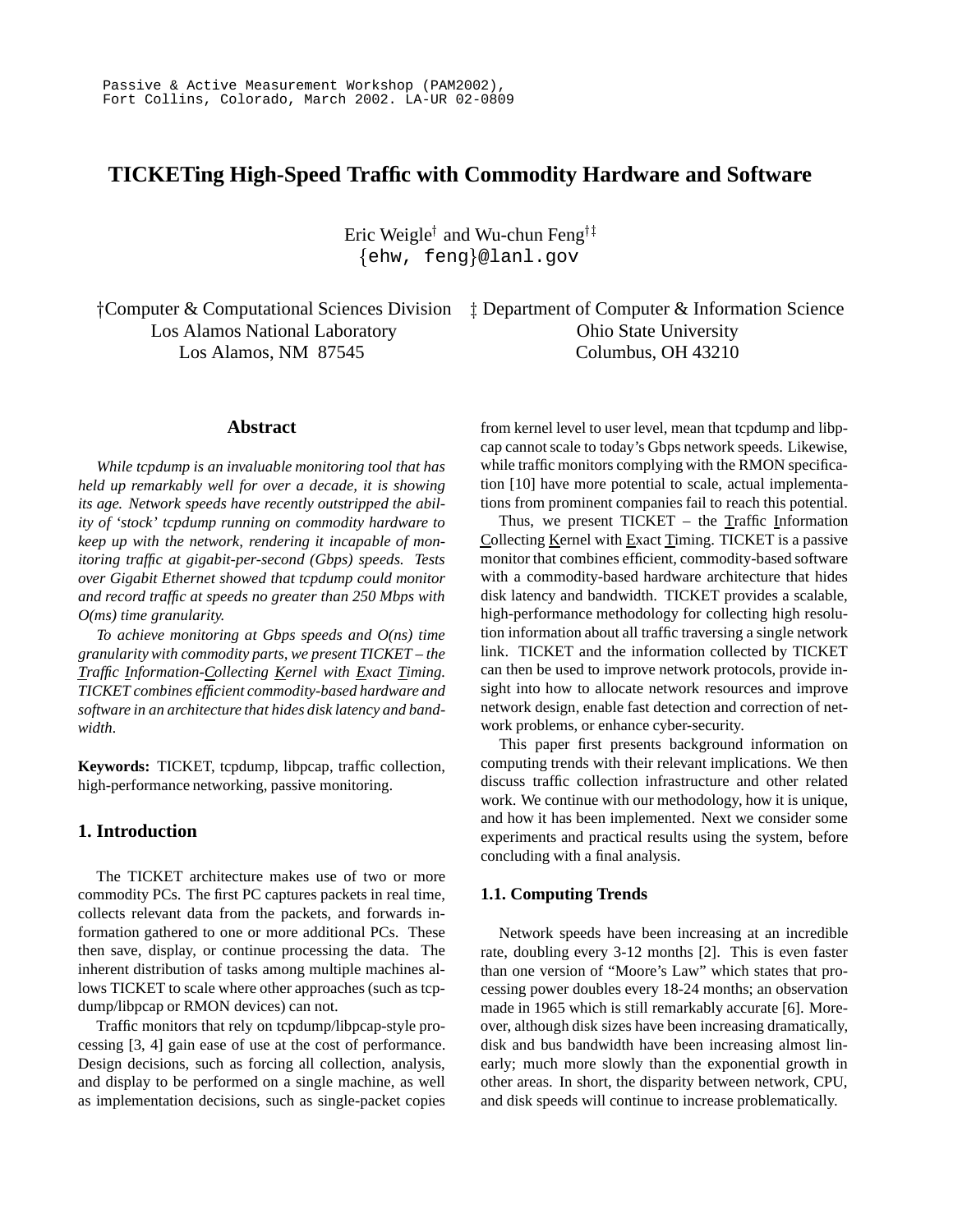For example, consider one point in time among these trends: today. Table 1 gives the results leading-edge researchers have shown for various computer components, and the results that are generally considered "commodity".

|                  | <b>Research</b>       | <b>Commodity</b>      |
|------------------|-----------------------|-----------------------|
| <b>Network</b>   | $\overline{6.4}$ Tbps | 1.0Gbps               |
| <b>Processor</b> | 64-bit/4.0GHz         | 32-bit/1.0GHz         |
| <b>Memory</b>    | 64-bit/333MHz         | 64-bit/133MHz         |
| <b>Accessory</b> | 64-bit/133MHz         | 32-bit/33MHz          |
| <b>Disk</b>      | 160MBps               | 20MBps                |
| <b>Network</b>   | 6400.0 Gbps           | 1.0 Gbps              |
| <b>Processor</b> | $256.0$ Gbps          | 32.0 Gbps             |
| <b>Memory</b>    | $21.3$ Gbps           | $8.5$ Gbps            |
| <b>Accessory</b> | $8.5$ Gbps            | $1.1$ Gbps            |
| Disk             | 1.3 Gbps              | $\overline{0.2}$ Gbps |

### **Table 1. Raw and Converted Speeds of Research and Commodity Components**

The units in this table are Terabits per Second (Tbps,  $10^{12}$  bits per second), Gigabits per second (Gbps,  $10^9$  bits per second), Gigahertz (GHz,  $10<sup>9</sup>$  cycles per second), and Megahertz (MHz,  $10^6$  cycles per second). The upper half of the table has given values in their common units, while the lower half converts these values to Gigabits per second for approximate comparison. Note that while these conversions are somewhat naive, they give the benefit of the doubt entirely to the opposing point. Observing *effective* speeds, accounting for bus arbitration, cache coherency, and so forth decreasesthe valuesfor Processor, Memory, Accessory, and Disk, with Network speeds remaining nearly constant.

The research values were derived as follows: Nortel Networks (among others) demonstrated 6.4 Tbps as far back as 1999, while super-cooled Intel Itanium processors, PC-166 memory, the PCI-X interface, and the Wide Ultra3 SCSI disk interface complete the table.

#### **1.2. Implications for the Future**

Predicting the future is always risky, yet most analysts agree that there are enough new manufacturing methods, designs, and physics "in the pipe" that these trends will continue for some years to come. Of critical importance is the fact that networks are becoming optical while computers are still fully electronic.

The implications of these trends are critically important. What we wish to point out (and that Table 1 should make clear) is *commodity hardware and conventional methods will not suffice to capture traffic in the future*. As research technology becomes commodity, tcpdump/libpcap style processing [3, 4], will have neither the requisite processing power, nor the disk bandwidth available to handle fully saturated network links. Any such single-machine design, no matter how well implemented, will soon be unable to "keep up" with the network.

Consider another example: field tests of tcpdump/libpcap running on a 400-MHz Pentium III Linux machine over a Gigabit Ethernet (GigE) backbone showed that tcpdump could monitor traffic at speeds no more than 250 Mbps with O(ms) time granularity. At times of high network utilization ( $\approx 85\%$ ), over half of the packets were lost because it could not handle the load.

Addressing disk and accessory bandwidth by using RAID systems [8] as network-attached storage (NAS), and the memory integrated network interface (MINI) paradigm [5] is possible, but both are still somewhat expensive. Memory bandwidth issues have been addressed by technology such as RAMBUS or simple increases of processor cache size, but these techniques have failed to live up to their potential. We have tried using these approaches, in combination with highly tuned commodity-based monitors and even a prominent commercial monitor (Section 1.3). Unfortunately, we found them expensive and still lacking – susceptible to the same trends shown above. We realized that there was a need for a new, specialized monitoring methodology. This is what TICKET provides.

# **1.3. Related Work**

We have implied that some other work has limitations that TICKET addresses, here we provide more detail. Most of these limitations are due to trade-offs where existing solutions have made different choices than TICKET. Table 2 summarizes prominent features, and discussion follows. We then discuss other approaches including tcpdump/libpcap and RMON devices in more detail.

| <b>Other Approaches</b>   | <b>TICKET</b>             |
|---------------------------|---------------------------|
| Not scalable              | Scalable                  |
| Not very efficient        | Very efficient            |
| Very easy to use          | More difficult to use     |
| $O(us)$ resolution timers | $O(ns)$ resolution timers |
| Some are portable         | Not portable              |
| Some not real-time        | Can perform in real-time  |
| Some are unreliable       | Highly reliable           |
| Brute-force capture       | Parsing capture           |
| Free to very expensive    | Free to inexpensive       |

**Table 2. Features of TICKET and Other Approaches**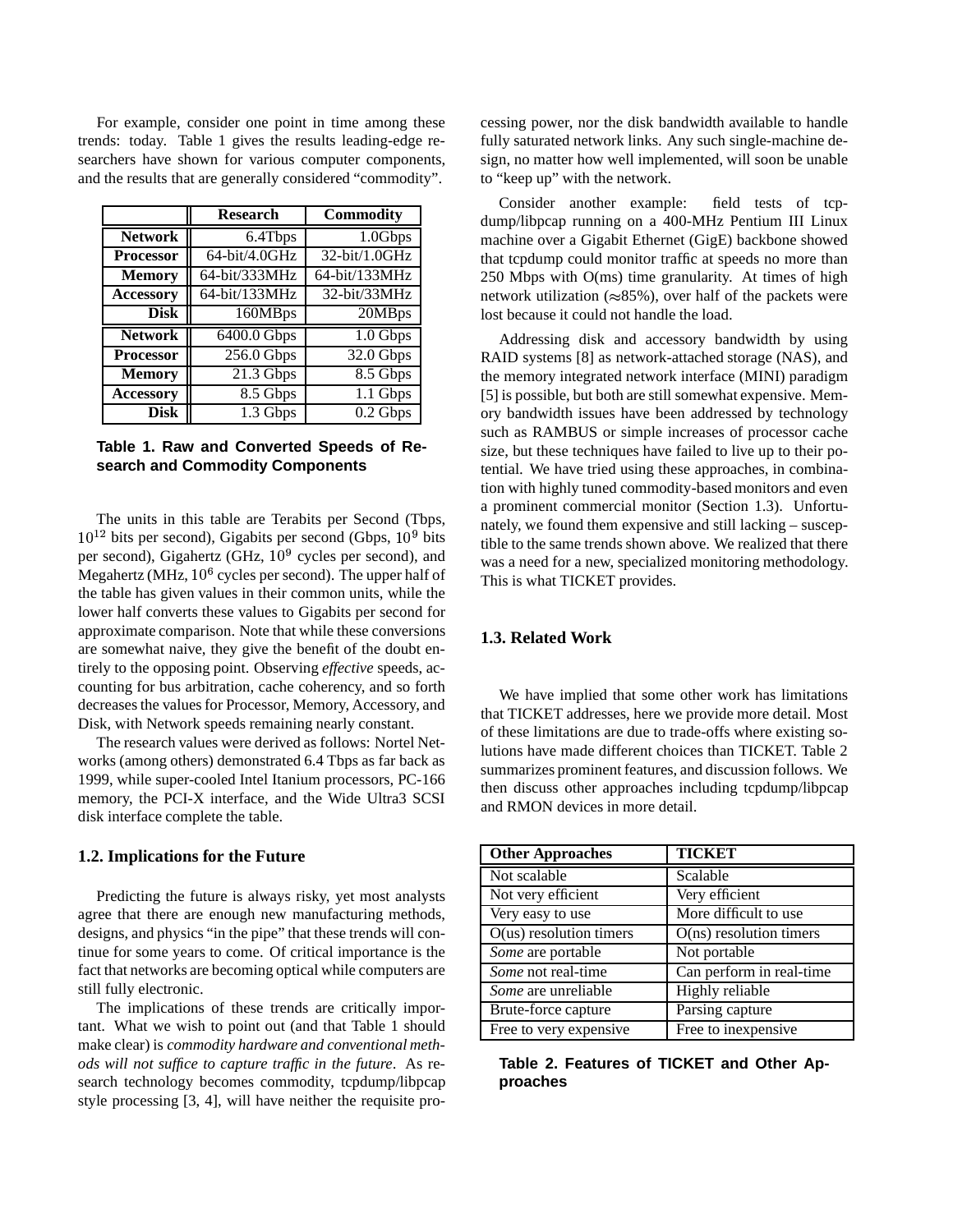Scalability refers to forcing use of a single machine or processor rather than allowing use of SMP or cluster systems. On a single machine, the collection task can require so much processing power that too little remains to actually *do* anything useful with the data.

Efficiency, ease of use, timer resolution, portability, and real-time factors resolve to a user level versus kernel level trade-off. Most other approaches are user level applications tied to their operating system's performance and depend upon system calls such as gettimeofday(). TICKET is a dedicated operating system (OS) that runs at kernel level and uses lower-level hardware calls such as rdtsc (readtime stamp counter).

Reliability refers to issues with many implementations that fail to keep up with network speeds, fail to maintain a count of dropped packets, crash or hang during use.

Brute force applications take a a fixed, predetermined "capture size" from each packet, while TICKET parses packet headers on-the-fly and captures only data of interest.

TICKET is cheap, in terms of cost. Because there have been no other options, many vendors offer custom hardware solutions (RMON or otherwise) with proprietary software at an exorbitant cost; some up to \$200,000 or more! TICKET provides options. Hardware to run TICKET can be put together with commodity parts for less than \$2,000. The TICKET software will be available for free.

Tcpdump is an invaluable, easy-to-use, portable, free tool for network administrators. It is designed as a user interface application relying upon functionality contained in the lower-level libpcap library, which has also been successfully used with other applications such as CoralReef [1]. Unfortunately, by nature tcpdump and libpcap have limitations – due to decisions made concerning the trade-offs listed above. In particular, libpcap executes on a single machine, using system calls to perform timestamps, performs brute-force capture, and can be unreliable.

Furthermore, libpcap suffers from efficiency problems pandemic to implementations of traffic collection at user level. They must ask the operating system to perform the required packet copy in the network stack (for transparency), which can double the time required to process a packet. The exact method used by libpcap and other tools varies by operating system, but always involves a context switch into kernel mode and a copy of memory from the kernel to the user level library. This "call-and-copy" approach is repeated for every packet observed in Linux, while other implementations use a ring buffer in an attempt to amortize costs over multiple packets. At high network speeds, the overhead of copying each individual packet between kernel and user space becomes excessive enough that as much as 50% of the aggregate network traffic is dropped when using tcpdump/libpcap over a GigE link.

RMON devices [10] contain some traffic-collection

functionality as well as some management functionality; that is, they provide a superset of the functionality of tcpdump/libpcap but work in much the same way. However, our RMON device from a prominent company suffers from several problems. Although the management software provides a nice interface to the hardware RMON device, it also introduces substantial overhead that limits the fidelity of packet timestamps to O(seconds); this fidelity is a thousand times worse than tcpdump and nearly a billion times worse than TICKET. In addition, the packet-capture mode of the RMON device often silently drops packets; the data-transfer mode of the RMON requires an active polling mechanism from another host to pull data across; and the RMON devices themselves hang or crash often, e.g., every 36-72 hours.

#### **1.4. Required Infrastructure**

To collect traffic, we require a network interface upon which a copy of all relevant network traffic is available. This can be done using network stack operations, port mirroring, or a tap mechanism.

Network stack operations performed by the operating system provide a copy of data to the libpcap program running on a given host. Libpcap may perform additional processing before passing it on to tcpdump for display.

Port or interface mirroring is a technique by which the traffic from one or more interfaces on a network switch (the mirrored interfaces) is copied to another port (the mirroring interface). In theory, this provides a mechanism to transparently observe traffic passing over the mirrored interfaces by observing traffic over the mirroring interface. In practice, this mechanism has problems.

One problem is that most implementations cause significant performance degradation for the switch; packet timing is skewed and many packets are dropped due to poor implementation of the required copy. Another problem is that nearly all today's connections are full duplex: mirroring a two-way stream onto a one-way (outgoing) port means that we have a potential 50% loss rate. In this case two mirroring interfaces are required, one each for incoming and outgoing traffic.

A tap mechanism is a a piece of hardware that takes a single network input and duplicates it to transparently produce two identical outputs. This can be thought of as a splitter or a switch performing half-duplex port mirroring. This hardware works at the physical level (electrons or photons "on the wire") by splitting a physical signal and possibly enhancing it.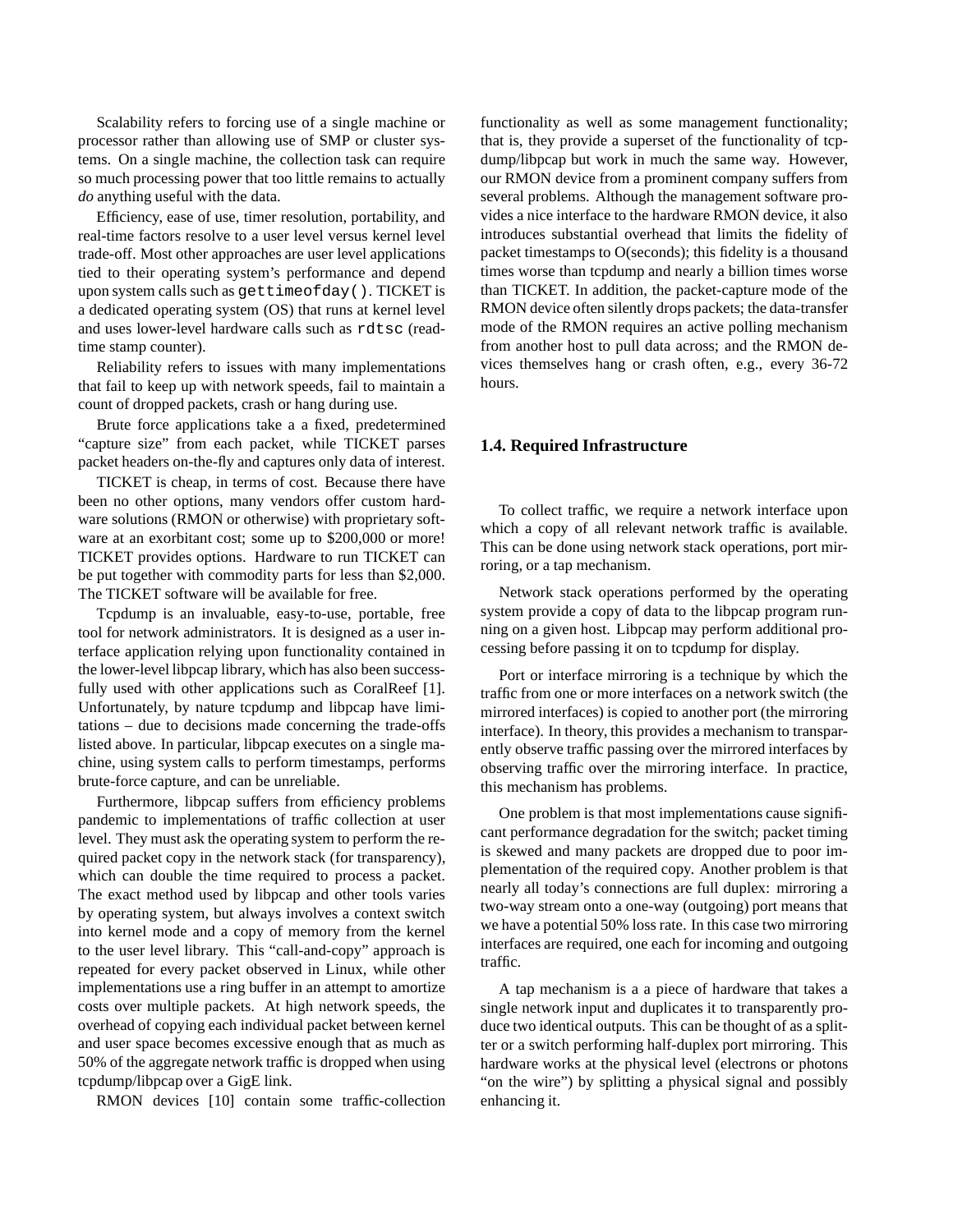# **2. Methodology**

TICKET is split into two parts, running on separate hosts. First is a highly efficient dedicated operating system (OS) for initial traffic collection, and second is a set of user level tools and scripts to further process, save, or display the collected traffic. We discuss each in turn and then compare this approach with others.

Using kernel code running as close to the hardware as possible maximizes efficiency, scalability, and performance in critical areas. As a dedicated system, it avoids extraneous services competing for resources and decreasing security. Furthermore, running entirely in kernel space means that no context switches are required, and buffer copying is kept to a minimum, e.g., data no longer has to be copied from kernel space to user space. TICKET utilizes the cycle-counter register to provide high-fidelity timestamps with accuracy and precision thousands of times better than implementations of other approaches.

Using user level code maximizes usability and expressive power. Less time-critical tasks such as saving to disk are performed by this set of programs and scripts. The ability of the kernel level code to stripe across multiple user level machines makes efficiency less of an issue and enables highly complex analysis in real-time using clusters of machines.

### **2.1. Simplest TICKET Configuration**

The simplest configuration is just a TICKET kernel machine with one interface connected to a network tap of some sort, and another interface connected to a second machine running a user level program to print data to the screen. This would be comparable to a single machine running tcpdump/libpcap.

The TICKET architecture is shown in more detail in Figure 1. This figure shows a logical view of the hardware configuration and how processing is shared among multiple hosts. TICKET first collects traffic from the network link (A) via a network tap (B). The network interface card (D) then collects traffic from the tapped network link (C), passes the data over the peripheral PCI bus (E) to the main CPU (F). The main CPU simply gathers the appropriate packet headers and passes them back over the peripheral bus (G) and network interface card (H) and onto a dedicated network link (I) to one or more application boxes (J) for display and/or storage. If the network interface card (NIC) has an on-board processor, this can be utilized to provide even better performance (see Section 3 for details).

The architecture of monitors based on libpcap is a direct contrast to the scalable infrastructure used by TICKET. As Figure 2 illustrates, tcpdump-based monitors typically run on a single bottleneck host (i.e., the "tcpdump box"). The

monitor gathers network traffic data from the network link (A) via a network interface card (B) in promiscuous mode. This data then crosses the peripheral bus (C) before entering main memory and being processed by the CPU (D). Finally, the data crosses another peripheral bus (E) to be written to disk or a display device. Generally, there is little spare processing power for data analysis.



**Figure 1. TICKET Hardware Configuration**





With the adoption of a dedicated OS for TICKET, the display and storage of data traffic become the bottlenecks in the traffic collection rather than the first-level collection and analysis (see Table 1). However, to address those bottlenecks, we architect our TICKET machine to have multiple, independent PCI busses and a Northbridge/Southbridge structure capable of operating them concurrently at full speed. When this is true, we can effectively split the traffic with no loss – hiding disk bandwidth and latency.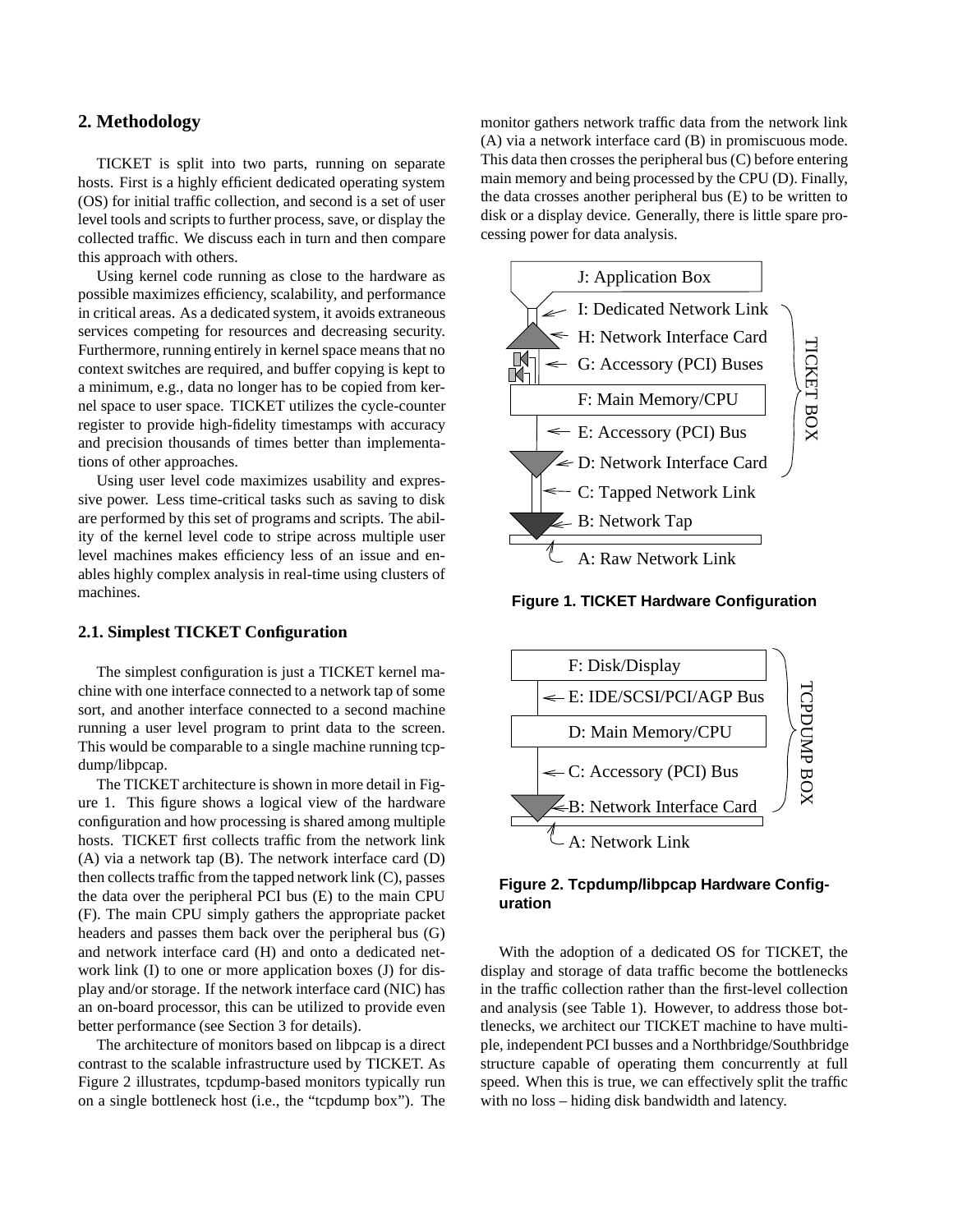#### **2.2. Alternate Configuration One**

The simplest configuration scales well beyond current techniques, but all the traffic still passes through a single host. To scale even further, e.g., 10 Gbps, we must avoid the 64-bit/66-MHz PCI bus limitation of 4.2 Gbps. Figure 3 shows how TICKET can be configured with multiple taps to reach even higher network speeds.



**Figure 3. TICKET Configuration with Multiple Taps**

This figure shows multiple TICKET boxes attached to the same wire. This removes the requirement that all traffic move through a single host. However, this approach only works if the following conditions hold.

- 1. Each network tap can be configured to split off only a given subset of traffic, or each NIC is capable of processing link-level packet headers at full link speed.
- 2. The union of the sets of traffic that the TICKET machines handle covers the original set of traffic.
- 3. There exists a globally synchronized clock.

The first condition is true when multiple wavelengths are used on a single optical fiber. Such a scenario is becoming more common as the cost of dense wavelength division multiplexing (DWDM) falls. In this case, each tap splits a single wavelength or set of wavelengths from the fiber for processing. (Alternatively, we can connect the network tap to a switch's uplink input and then rely on the switch hardware to demultiplex the input to multiple TICKET machines, as shown in Figure 4.)

The second condition generally follows if the network tap has been properly installed. Subsets of traffic collected by each TICKET machine need not be disjoint (although this is desirable); post-processing of the collected traffic can remove duplicates based on the collected headers and accurate timestamps.

The third condition can be addressed by the network time protocol (NTP) [7]. However, NTP only provides clock accuracy on the order of a millisecond. If data sets are not entirely disjoint (some packets with their associated timestamps are seen in multiple data sets), or if we dedicate a hardware interface solely to synchronization and management, then we can provide the highly accurate synchronization desired.

#### **2.3. Alternate Configuration Two**

To this point, we have focused on using commodity hardware to perform network monitoring tasks. Unfortunately, this may not always be possible as the speed of core network links may *always* outstrip commodity hardware. In this case, we can use the alternative TICKET configuration presented in Figure 4.



**Figure 4. TICKET Switch-Fabric Configuration**

Figure 4 shows how TICKET might be implemented in hardware analogous to a network switch (or even using a commodity switch with predefined routes to appropriately split traffic). Instead of a switch uplink, we have a network tap (B) that copies traffic off of a network link (A). Instead of a true many-to-many switch fabric, we require only a simplified one-to-many demultiplexer (C). This fabric would connect to lower-speed network links (just as a switch would) to which we can connect TICKET machines as described earlier during the discussion of port mirroring. Alternatively, simple chips could implement TICKET functionality and be integrated with this device, leaving only the application boxes (E) separate.

This architecture is obviously quite different than the tcpdump/libpcap style of collecting traffic, but it is somewhat similar to the RMON specification [10]. It differs in two fundamental ways: First, TICKET pushes data to the application boxes whereas application boxes must poll the RMON device for data, i.e., pulls the data from the RMON in the RMON specification. Second, the individual network probe of the RMON is replaced with our explicitly parallel TICKET methodology.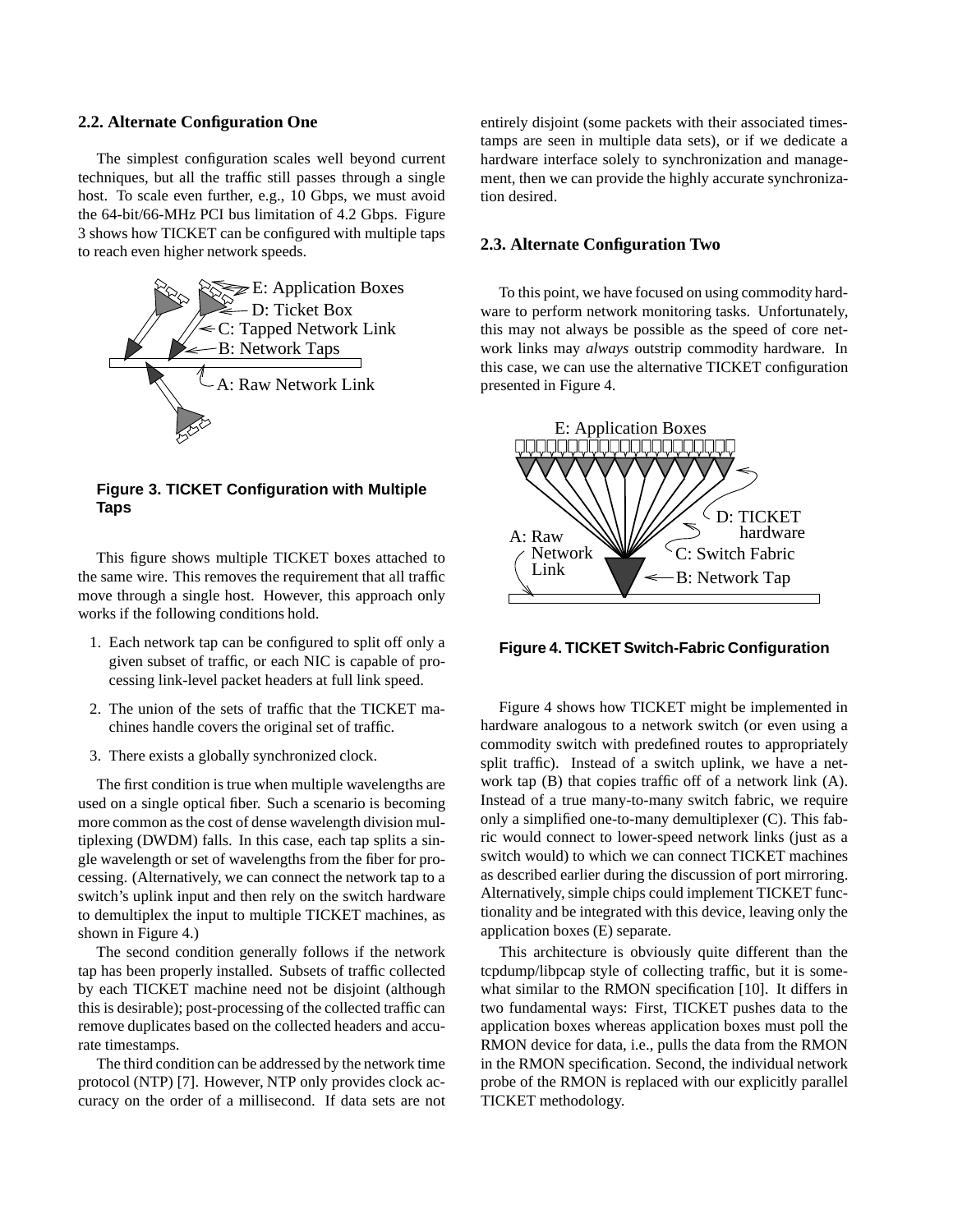# **3. Implementation**

At the moment, the first configuration discussed above suffices for gigabit Ethernet. We implemented this on Intelbased x86 hardware and made heavy use of the source code for the Linux kernel [9]. The software portion of TICKET amounts to a heavily stripped Linux 2.4 kernel with the init() function replaced by code that implements the TICKET core functions. This approach leverages a pre-existing code base (scheduler, virtual memory, device drivers, hardware probing) and frees us to focus on writing the most efficient TICKET code possible.

#### **3.1. Creating a Minimal Kernel**

We used what initially appears to be a roundabout process to create a stripped Linux kernel, but it provides a much smaller and cleaner end-product. Our initial goal sought to create a source tree containing a truly minimal set of files required to build a kernel for our hardware.

First, we configured and built a monolithic Linux 2.4 series kernel from the stock sources using regular Linux kernel configuration tools, making sure to save the build output for later. This kernel includes support for the hardware we wish to run on, and the build output tells us exactly which source files are used to create our kernel. At this point, we can create a parallel TICKET development tree using just the files actually built into this kernel. This is only for aesthetic and size reasons – a parallel tree is "cleaner" and requires about 15% the space of a stock tree.

This Linux kernel is still a fully functional operating system at this point, stripped only of unused code for a given machine. The next step is to further remove services and functionality unused by TICKET that would reduce performance. For the uniprocessor hardware on which we run TICKET, the only required changes were replacing the  $init()$  function with a call to our TICKET code<sup>1</sup> removing calls to the /proc filesystem, and removing hardcoded hardware probes for non-existent devices. Other implementations may wish to turn off virtual memory handling (which under some versions of Linux will aggressively place pages into disk swap even if there is main memory available, seriously decreasing performance), remove printk statements, and so forth.

Now we are left with an absolutely minimal kernel to manage low-level hardware tasks and provide a useful Application Programming Interface (API), which we use to actually program TICKET.

### **3.2. TICKET Core Details**

The core sequence of events for any implementation of TICKET is shown in this list, with further discussion of each point following below:

- 1. The kernel initializes, probes hardware, and calls TICKET as the sole thread of execution.
- 2. TICKET parses the kernel command line for options.
- 3. TICKET brings up network interfaces and waits for link negotiation.
- 4. TICKET calls a "mode" function; in this case, traffic collection.
- 5. TICKET executes the following operations "forever"
	- (a) Receive a packet and timestamp it.
	- (b) Collect information about that packet.
	- (c) If output buffer is full, select interface to send and enqueue.
	- (d) Send pending output.

First the initial boot-up process occurs, with all the lowlevel BIOS calls and so forth that are performed by our stripped kernel, before any TICKET code is called.

Next, we make use of the ability to pass kernel command-line arguments. This flexibility allows us to pass TICKET configuration information, such as IP addresses or modes. The "mode" function of Step 4 was added so that the TICKET framework can also be used to perform related tasks, like network flooding for testing, or to enable "Application Layer" functionality that is logically separate from TICKET.

"Forever" in the following step generally means until ctrl-alt-del is pressed, or a specially formatted linklevel "reboot" packet is sent to the machine. As TICKET runs on general-purpose hardware, one could conceive of security risks by placing such a machine on a network backbone. The passive nature of TICKET and the inability to modify parameters without a reboot currently addresses this problem.

We currently perform timestamps as packets enter the network stack on the *host* CPU; this implicitly assumes that there is a fairly constant delay between packet arrival "off the wire" and the time it enters the network stack via a DMA by the NIC and a host interrupt. Some hardware specific configuration is required to ensure this works, which we discuss in Section 4.

 $1$ init(), causes the first switch to user level, so removing it avoids this switch and thus any user level code execution.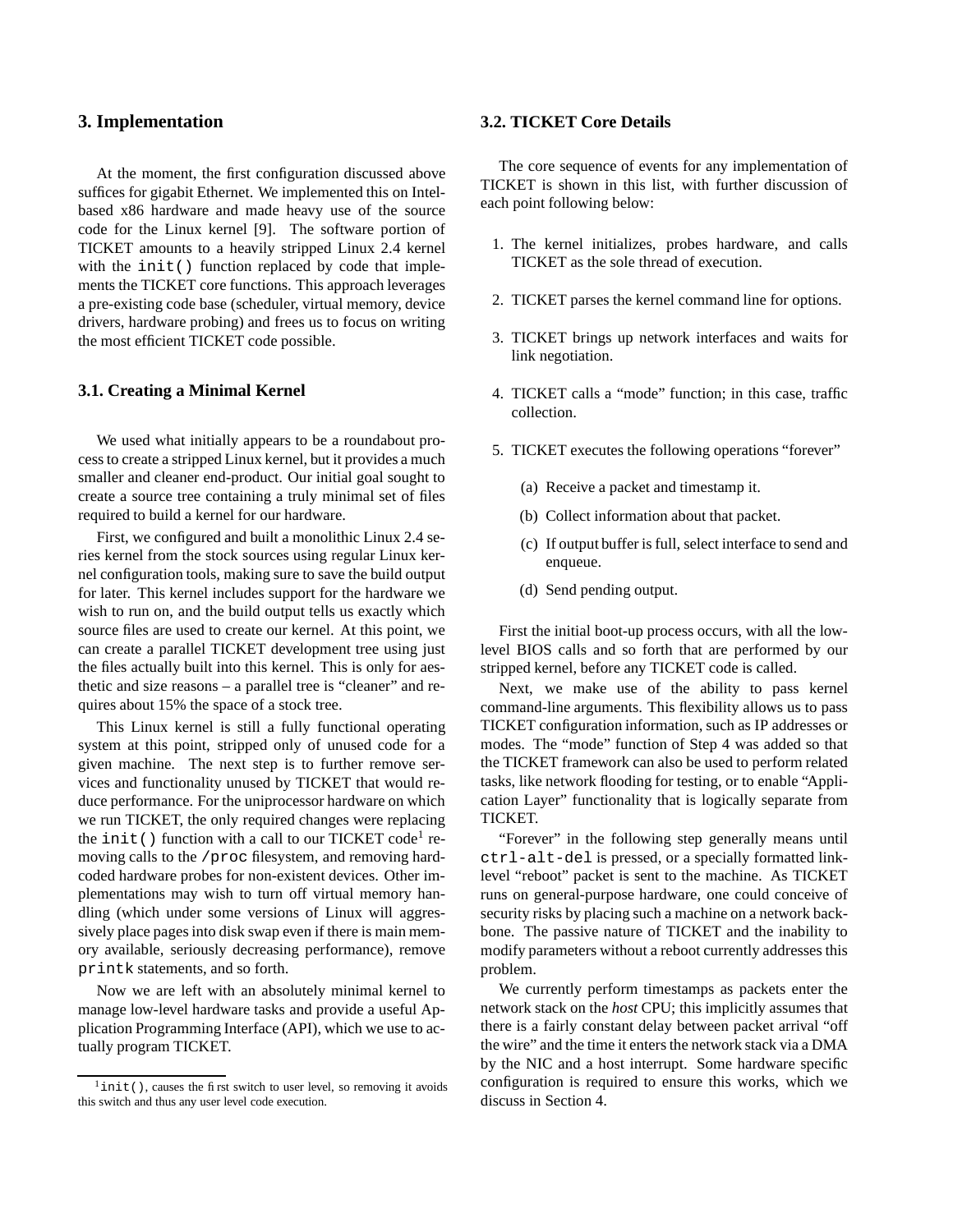The information collected by the current implementation is as follows:

- 64-bit timestamp
- Length "off-the-wire"
- Ethernet Information:
	- **–** Addresses of Source and Destination
	- **–** Type of service or 802.3 Length
- IP information
	- **–** Addresses of Source and Destination
	- **–** Lengths of Packet and Header
	- **–** Protocol Number
- TCP/UDP information
	- **–** Ports of Source and Destination
	- **–** Length of UDP packet or TCP header

This information is in our opinion the minimal but most useful subset of data available. Some redundancy is included with lengths for checking validity of packets. In practice, this resolves to about 42 bytes of data per packet, which means we are collecting about  $6\frac{1}{2}$ % of the total traffic given a 650-byte average packet size. The information collected can, of course, be easily changed.

At this point, we have reduced our input traffic by a factor of 20, on average. The remaining data is to be sent to the user level machine for saving or further analysis. We wish to minimize the overhead of sending packets on the outgoing link, so we buffer our results until we fill a packet. This packet is then enqueued for sending, and the device driver sends it asynchronously. Given our 42-byte data collection per input packet and 1500-byte Ethernet MTU, we send the results from about 34 input packets per output packet.

# **4. Performance Evaluation**

The only really useful measure of performance is whether the monitor can "keep up" with the network – in our case, that means 1Gbps Ethernet. This section will first discuss what we are testing, then how we are testing, and then the results and analysis for each of the various tests.

#### **4.1. Experimental Dimensions**

In our tests, we we consider four representative dimensions:

- TICKET vs. tcpdump
- Slow vs. fast collection machine
- Saving data vs. not saving data
- One interface vs. two interfaces

The first parameter, "TICKET vs. tcpdump," is used to compare the performance of a very commonly used tool with TICKET.

The second parameter, "slow machine vs. fast machine," is used to compare performance of tcpdump or the TICKET kernel on different hardware. The "slow machine" is a dual-processor 400MHz Pentium II machine with a single 32bit/33MHz PCI bus and 128MB of PC-100 memory. The "fast machine" is a uni-processor 933MHz Pentium III machine with both a 64bit/66MHz PCI bus and a 64bit/33MHz PCI bus, and 512MB of PC-133 memory. Both machines have IDE drives, one or more AceNIC Gigabit Ethernet cards with the Tigon II chipset, and a single EtherExpress Pro 100Mb Ethernet card for management.

The third parameter, "saving data vs. not saving data", is only for tcpdump. It means whether data is saved to a real file via tcpdump -w FILE or whether it is thrown away via tcpdump -w /dev/null. TICKET always saves data, but not on the host collecting data; testing tcpdump without saving data mimics this behavior.

The case of tcpdump not saving data is analogous to a user level implementation of TICKET; it does not save data locally and we can think of it using another machine to save that data instead. This analogy allows us to quantify the effect of each of the major differences between TICKET and tcpdump: (a) single-machine vs. shared among machines, and (b) user mode vs. kernel mode execution.

Comparing tcpdump saving and tcpdump not saving can be thought of as a comparison between the user level tcpdump and a user level implementation of TICKET – showing the effect of single-machine vs. multiple machine execution.

Comparing tcpdump not saving data and TICKET can be thought of as a comparison of user level and kernel level TICKET implementations – showing the effect of user mode versus kernel mode execution.

The fourth parameter, "one interface vs. two interfaces," allows us to eliminate possible bottlenecks with a single interface. Mostswitches allow configuration of a load-sharing group, where multiple interfaces are grouped into a logical interface, and data is striped among them. This idea will show how an approach scales to utilize multiple input and output interfaces.

#### **4.2. Experimental Setup**

We build a network in the simplest TICKET configuration (a single kernel machine connected to a network tap with one or more user level machines post-processing data) and measure how much traffic is analyzed while varying each of the parameters listed above. The more complex configurations listed in Section 2 are not yet required for today's networks.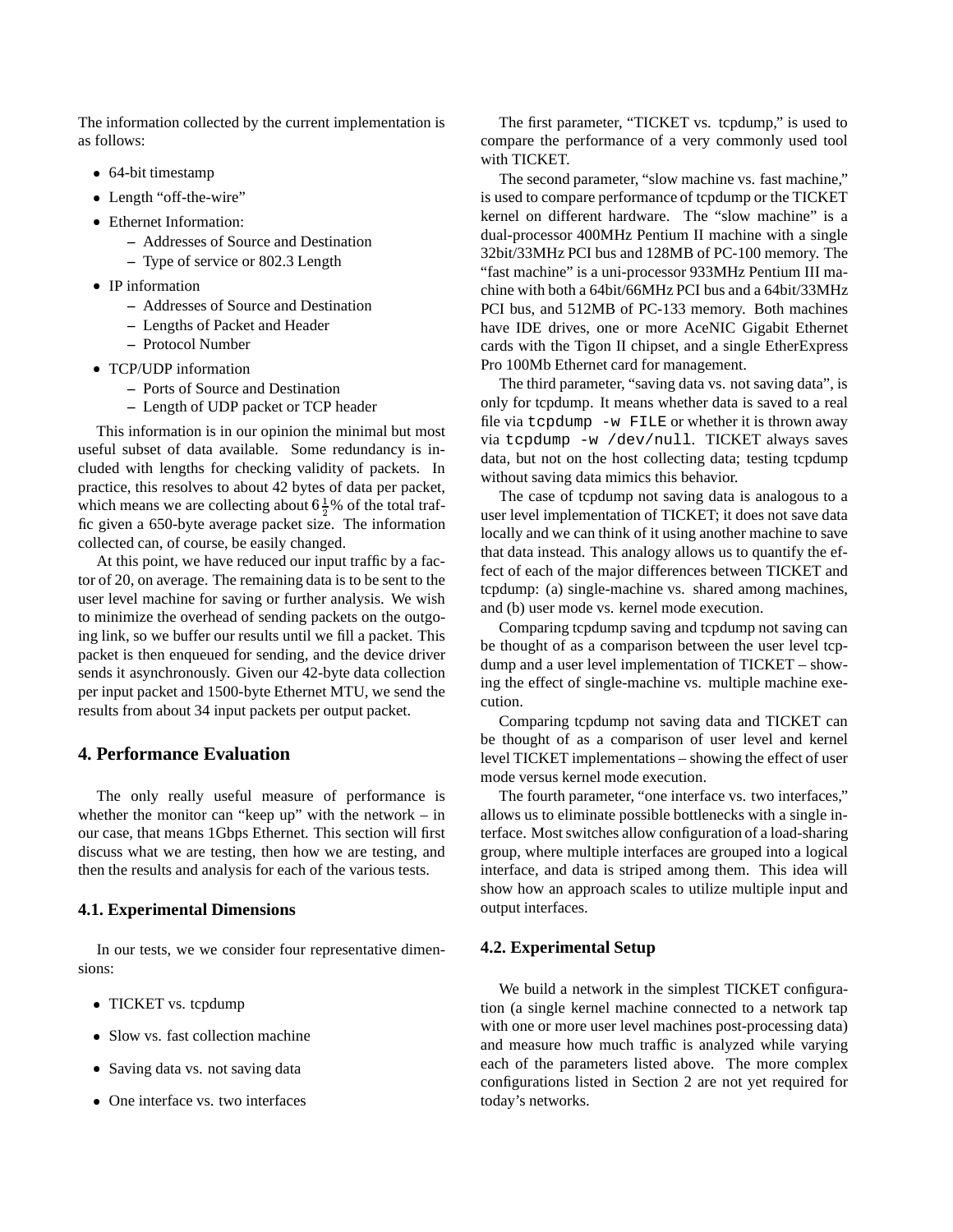The dump machine is only used by TICKET; tcpdump runs entirely on the collection machine discussed in the previous section. The hardware for the dump machine is an Intel L440GX+ motherboard with dual 500MHz Pentium III processors and 1GB of 100MHz ECC DRAM. It contains 1.2TB of disk space that is split among three RAID-5 arrays of size 375MB, 375MB, and 525MB. Each RAID is made up of several 80GB Maxtor DiamondMax hard drives and a 3Ware Escalade 6800 8-channel Ultra ATA RAID controller. The largest RAID-5 array, one of the 375MB arrays, and AceNIC Gigabit Ethernet card share a 32bit/33MHz PCI bus (due to space constraints in the case), while the remaining 375MB array is on a separate 64bit/33MHz PCI bus. Sharing the smaller bus among so many cards creates a bottleneck; thus, we use a full gigabyte of memory to allow a large amount of buffering.

The software we are using is TICKET, version  $1.0$  alpha<sup>2</sup> When comparing these values with tcpdump/libpcap, we use the prepackaged Debian Linux stable versions – libpcap 0.6.2-2 and tcpdump 3.6.2-2.

The physical configuration of our network is shown in Figure 5. We set up two TICKET machines in "traffic generation" mode; using the kernel level framework to generate almost exactly 500Mbps of traffic in 1066-byte UDP packets (1024 bytes data, 42 bytes of UDP, IP, and Ethernet headers). This traffic aggregates to 1Gbps at our GigE switch (Extreme Networks' Summit 7i), which then forwards it to the collection box running TICKET or tcpdump. The collection box processes the data and either sends it to the dump RAID box via a crossover cable to be saved to disk or saves it locally. This data can then be checked for errors or packet loss, or any other arbitrarily complex analysis. All NICs in these systems are of the copper variety.



**Figure 5. TICKET Verification Test Setup**

For simplicity, this figure only shows gigabit Ethernet links. In practice, each machine is also part of a separate fast Ethernet network for management, and some have serial connections for remote consoles.

#### **4.3. Experimental Results**

We present pairs of graphs showing the same test performed on the "slow" and "fast" machines. Measurements are made by observing statistics at the switch and at the source "flooder" machines and by the output of TICKET or tcpdump.

Figure 6 compares the amount of data received by the slow machine and that observed by tcpdump. Results using a single, unshared interface and two, load-sharing interfaces are presented.

The first noticeable feature is that the amount of data observed does not change significantly when two interfaces are used. In this case, the disk is the bottleneck, and a single interface is sufficient to saturate disk bandwidth. Two interfaces with an instance of tcpdump observing each makes no difference because there is only a single disk. The addition of a second disk would likely increase the amount of data saved.

The second noticeable feature is that the amount of data received does not double when a second interface is used; the CPU and accessory bandwidth become the bottleneck in this case. Thus, while the machine now receives about 65% of the traffic sent to it, it still observes only about 15%.



Figure 7 presents the same experiment on the fast machine. This figure shows approximately the same observation results as for the slow machine but with a 20-25% improvement in traffic observed with or without load-sharing. The interesting feature is that the amount of data received by the machine is nowhere near that received by the "slower" machine. This is due primarily to the fact that the "slower" machine has two CPUs; one can handle network interrupts to receive data while the other runstcpdump to observe data. The "faster" machine has a single processor that must do both, the amount of data observed is about the same as the amount of data received.

<sup>2</sup>This will be released to the public under the Gnu Public License (GPL) in the near future. Check our web site, http://www.lanl.gov/radiant.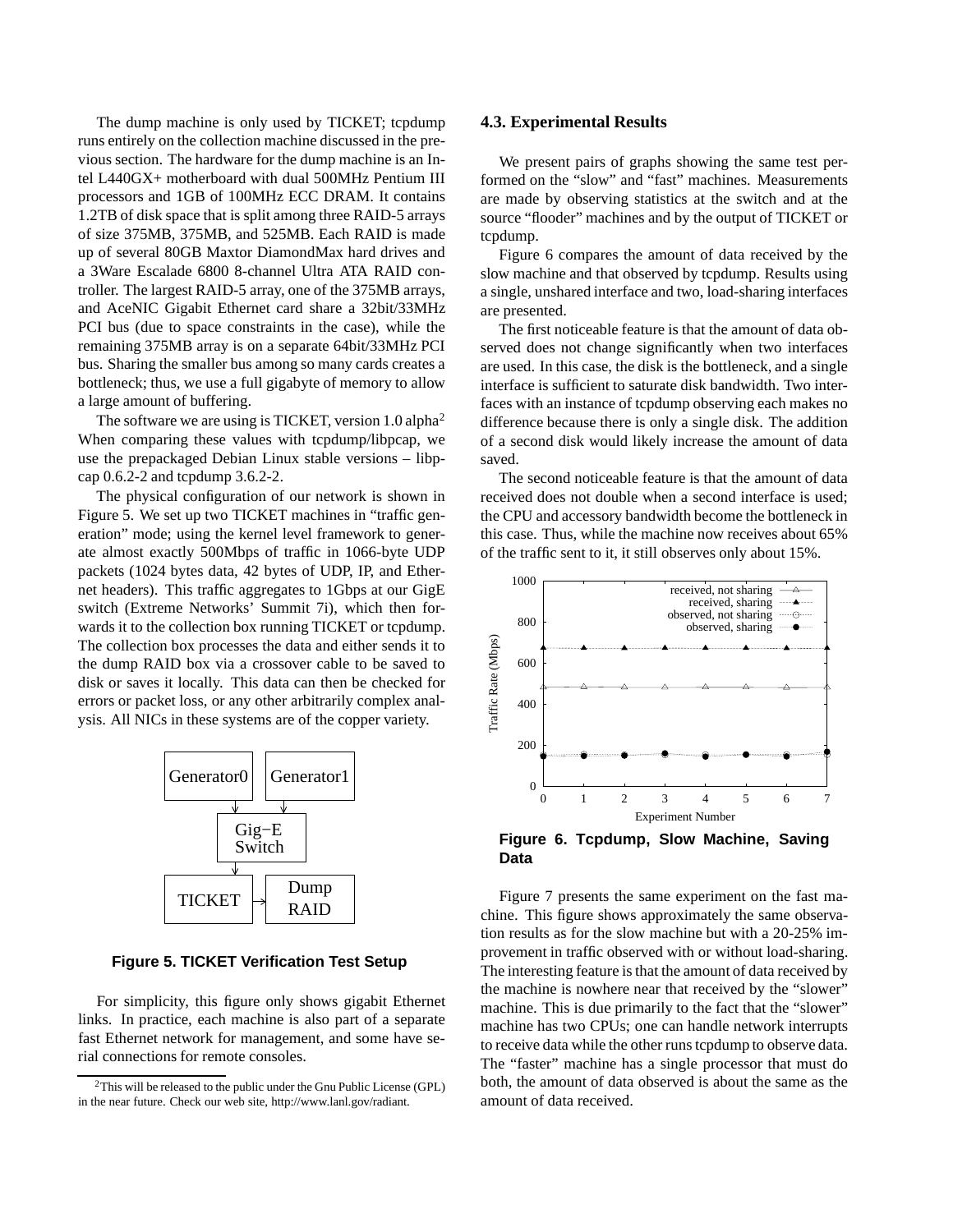

**Figure 7. Tcpdump, Fast Machine, Saving Data**

Figure 8 continues with the results for tcpdump, this time throwing away data by writing it to /dev/null. "Observed" in this test is somewhat of a misnomer, as observation is simply counting each packet as it is thrown away.

Again, the amount of data observed does not change significantly when two interfaces are used. This time it is not the disk that is the bottleneck but the massive number of user level to kernel level copies and context switches (several per packet). Even throwing away all data, we still only count about 50% the packets that have been sent. Again, load-sharing helps increase the number of packets received, but only to 80% of what was sent.



**Figure 8. Tcpdump, Slow Machine, Not Saving Data**

Figure 9 shows the same experiment on the faster machine. As in Figure 7, we see that the amount of data observed and received is about the same for each test. For the single NIC test, we receive and count about 65% of the data sent. For the dual NIC test, we receive all the traffic sent, but only observe about 95% of it. This figure shows that when we remove the disk bottleneck, the faster machine's one processor is able to significantly outperform the slower machine's two processors.

Comparison of Figure 8 with Figure 6 and Figure 9 with Figure 7 shows the benefit that would be gained by a user level TICKET striping over multiple machines. Figure 9 indicates that a user mode TICKET with load-sharing functionality would almost be able to keep up at gigabit speeds on the faster hardware.



**Figure 9. Tcpdump, Fast Machine, Not Saving Data**

Figure 10 presents the first TICKET data, as compared to tcpdump. The tcpdump data is the same as in Figure 6. From now on, we only present the amount of data observed. The amount of data received by tcpdump has already been shown, and the amount received by TICKET is within 0.5% of the amount of data observed in all cases.

We see that without load-sharing, TICKET observes about 55% of traffic sent, nearly three and a half times the amount tcpdump is able to observe. With load-sharing, TICKET observes over 70% of traffic sent, over four and a half times the amount tcpdump observes.



**Figure 10. Tcpdump and TICKET, Slow Machine, Saving Data**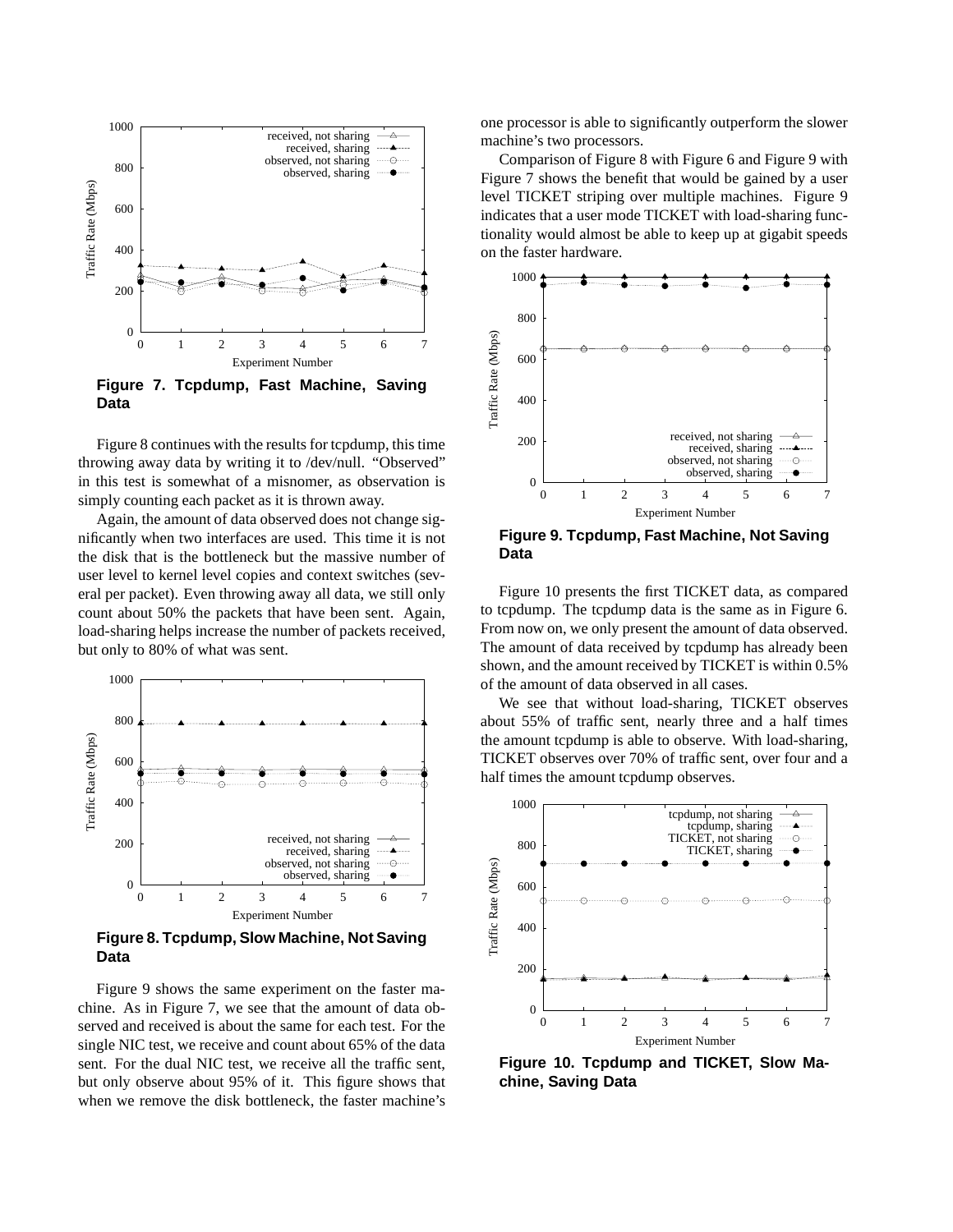Figure 11 shows the same experiment with the faster machine. Without load-sharing, TICKET observes almost 70% of the data sent. This is about three times the amount that tcpdump can observe. With load-sharing, TICKET observes 100% of the data sent! This graph also shows the best case for tcpdump, observing only about 25% of data sent – and thus TICKET outperforms tcpdump by a factor of four.



**Figure 11. Tcpdump and TICKET, Fast Machine, Saving Data**

Figure 12 contains data from in Figures 8 and 10, while Figure 13 contains data from Figures 9 and 11. These new graphs compare the cost of user level versus kernel level execution.

![](_page_9_Figure_4.jpeg)

**Figure 12. Tcpdump and TICKET, Slow Machine, Not Saving Data**

For a single NIC, performance is similar between a kernel level TICKET and a user level TICKET (tcpdump without saving). This is because the bottleneck is primarily the NIC and its inability to keep up at gigabit speeds. When load-sharing is introduced, that bottleneck is removed. Then the limiting aspects of user level code become more prominent and the kernel mode TICKET significantly outperforms the user level tcpdump.

Figure 13 shows the same data for the faster machine. Performance is similar between a kernel level TICKET and tcpdump without saving for both the single NIC and loadsharing cases. The absence of a difference shows that given a faster processor, the user level to kernel level copies and context switches are less significant.

![](_page_9_Figure_9.jpeg)

**Figure 13. Tcpdump and TICKET, Fast Machine, Not Saving Data**

# **5. Conclusion**

We have provided evidence that TICKET will consistently outperform one commonly used tool by an order of magnitude. Less commonly used custom hardware approaches may offer similar functionality, but they cost up to \$200,000 whereas our system runs on commodity hardware that costs less than \$2,000. We have also used the system in real-world situations and found that the experimental results presented here are a good predictor of actual performance.

In sum, we have discussed a method for collecting traffic that offers many benefits: it is scalable, reliable, accurate, highly precise in its measurements, and enables many types of applications that were previously impossible. We have provided further motivation for this approach by an indepth consideration of computing trends, other work, and experimental evidence.

# **References**

- [1] CAIDA. CoralReef Software Suite. http://www.caida.org/tools/measurement/coralreef.
- [2] K. Coffman and A. M. Odlyzko. Internet Growth: Is there a "Moore's Law" for data traffic? http://www.research.att.com/ amo/doc/internet.moore.pdf.
- [3] G. Combs and The Free Software Community. The Ethereal Network Analyzer, July 1998. http://www.ethereal.com/.